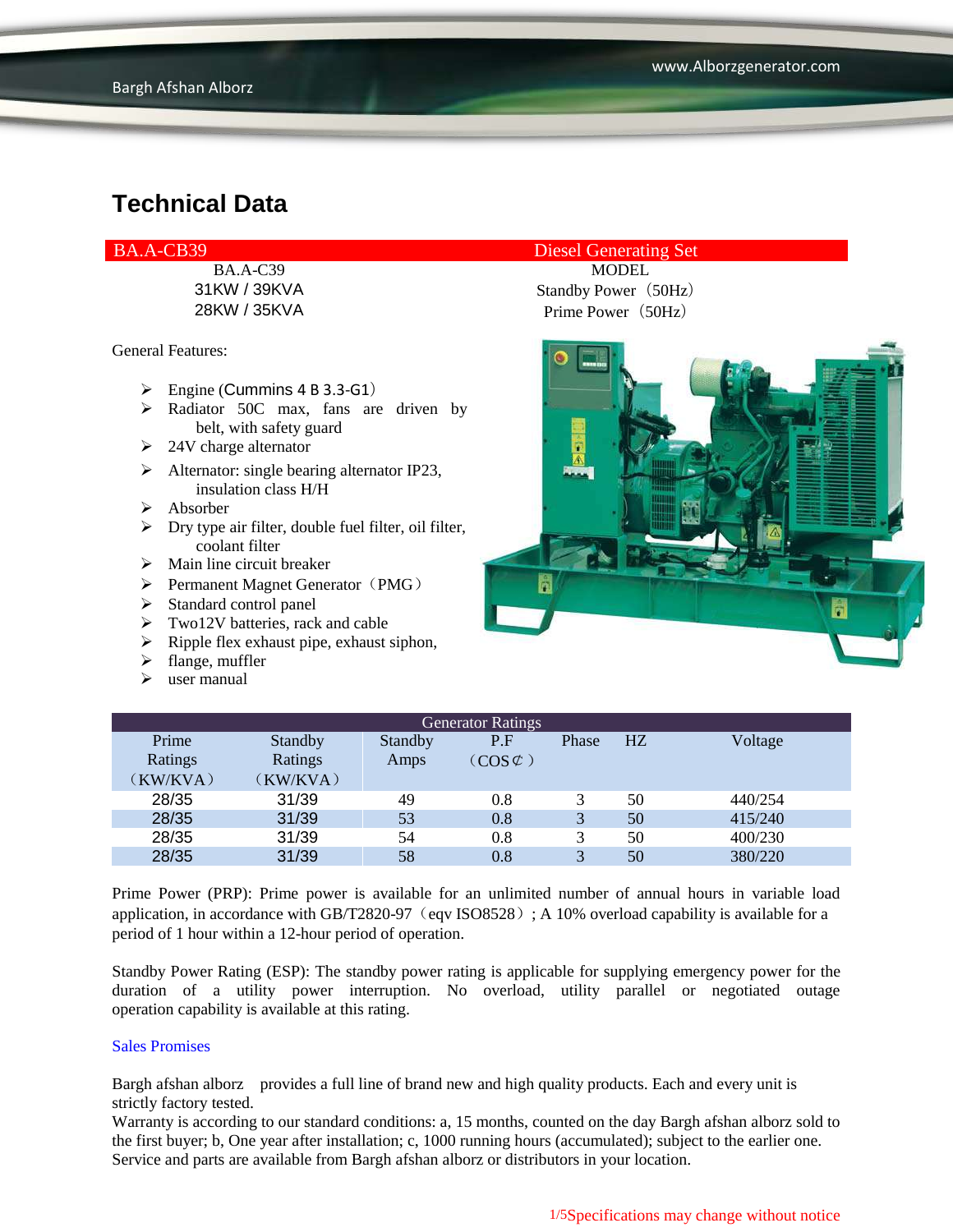| BA.A-CB39                        | <b>Diesel Generating Set</b>                |
|----------------------------------|---------------------------------------------|
|                                  | <b>ENGINE DATA</b>                          |
| Manufacturer / Model:            | Cummins 4 B 3.3-G1, 4-cycle                 |
| Air Intake System:               | Turbo Charged and Search Refrigerated       |
| Fuel System:                     | Mechanical                                  |
| <b>Cylinder Arrangement:</b>     | 4 - in line                                 |
| Displacement:                    | 3.3L                                        |
| Bore and Stroke:                 | $95*115$ (mm)                               |
| <b>Compression Ratio:</b>        | 18,2:1                                      |
| <b>Rated RPM:</b>                | $1500$ rpm                                  |
| Max. Standby Power at Rated RPM: | 36W/48HP                                    |
| Governor Type:                   | RSV Mechanical(Std) / Electronic (Optional) |
|                                  | <b>Exhaust System</b>                       |
| <b>Exhaust Gas Flow:</b>         | 6.5 <sub>ms</sub> /min                      |
| Max Back Pressure:               | 10kPa                                       |
|                                  | Air Intake System                           |
| Air Flow:                        | 171.60m <sub>3</sub> /min                   |
|                                  | Fuel System                                 |
| 100% (Prime Power) Load:         | 8.4 L/h                                     |
| 75% (Prime Power) Load:          | L/h<br>6.2                                  |
| 50% (Prime Power) Load::         | 4.5 L/h                                     |
|                                  | Oil System                                  |
| Total Oil Capacity:              | 160 L                                       |
| Oil Consumption:                 | ≤4g/kwh                                     |
| Engine Oil Tank Capacity:        | 7.5L                                        |
|                                  | Cooling System                              |
| <b>Total Coolant Capacity:</b>   | 12 <sub>L</sub>                             |
| Thermostat:                      | 82-95°C                                     |
| Max Water Temperature:           | $104$ °C                                    |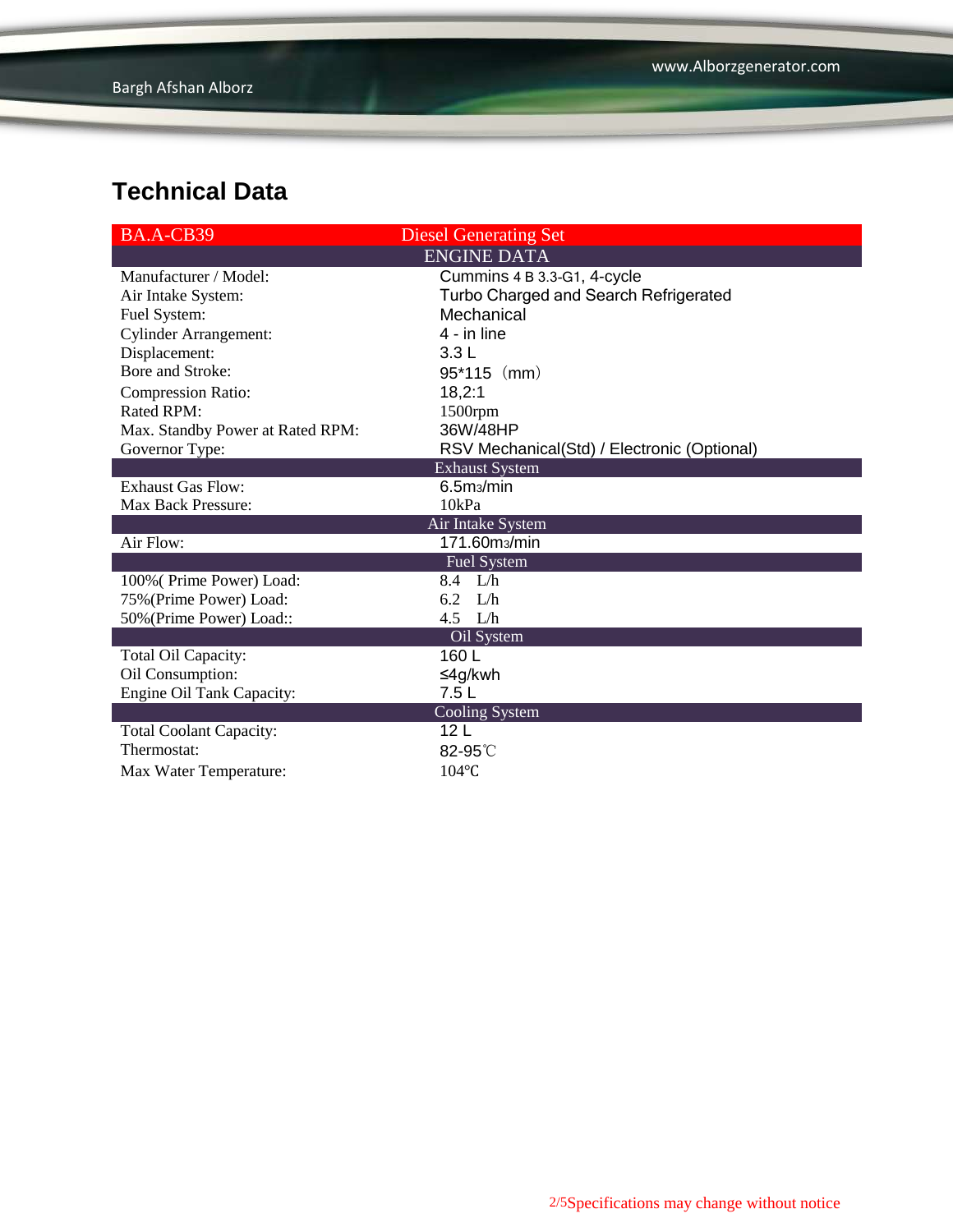| BA.A-CB39<br><b>Diesel Generating Set</b>                                                  |                                          |  |  |  |  |
|--------------------------------------------------------------------------------------------|------------------------------------------|--|--|--|--|
| <b>ALTERNATOR SPECIFICATION</b>                                                            |                                          |  |  |  |  |
|                                                                                            | <b>GENERAL DATA</b>                      |  |  |  |  |
| Compliance with GB755, BS5000, VDE0530, NEMAMG1-22, IED34-1, CSA22.2 and AS1359 standards. |                                          |  |  |  |  |
| <b>Alternator Data</b>                                                                     |                                          |  |  |  |  |
| Number of Phase:                                                                           | 3                                        |  |  |  |  |
| Connecting Type:                                                                           | 3 Phase and 4 Wires, "Y" type connecting |  |  |  |  |
| Number of Bearing:                                                                         | 1                                        |  |  |  |  |
| <b>Power Factor:</b>                                                                       | 0.8                                      |  |  |  |  |
| Protection Grade:                                                                          | IP23                                     |  |  |  |  |
| Altitude:                                                                                  | $\leq 1000m$                             |  |  |  |  |
| <b>Exciter Type:</b>                                                                       | Brushless, self-exciting                 |  |  |  |  |
| Insulation Class, Temperature Rise:                                                        | H/H                                      |  |  |  |  |
| Telephone Influence Factor (TIF):                                                          | $50$                                     |  |  |  |  |
| THF:                                                                                       | $<$ 2%                                   |  |  |  |  |
| <b>Voltage Regulation, Steady State:</b>                                                   | $\leq \pm 1\%$                           |  |  |  |  |
| <b>Alternator Capacity:</b>                                                                | 39KVA                                    |  |  |  |  |
| <b>Alternator Efficiencies:</b>                                                            |                                          |  |  |  |  |
| Air Cooling Flow:                                                                          | 0.8 <sub>m3</sub>                        |  |  |  |  |
| <b>GENERATING SET DATA</b>                                                                 |                                          |  |  |  |  |
| <b>Voltage Regulation:</b>                                                                 | $\geq \pm 5\%$                           |  |  |  |  |
| Voltage Regulation, Stead State:                                                           | $\leq \pm 1\%$                           |  |  |  |  |
| Sudden Voltage Warp (100% Sudden Reduce):                                                  | $\leq +25\%$                             |  |  |  |  |
| Sudden Voltage Warp (Sudden Increase):                                                     | $\leq 20\%$                              |  |  |  |  |
| Voltage Stable Time (100% Sudden Reduce):                                                  | $\leq 6S$                                |  |  |  |  |
| Voltage Stable Time (Sudden Increase)                                                      | $\leq 6S$                                |  |  |  |  |
| Frequency Regulation, Stead State:                                                         | $\leq 5\%$                               |  |  |  |  |
| Frequency Waving:                                                                          | ≤ $0.5%$                                 |  |  |  |  |
| Sudden Frequency Warp (100% Sudden Reduce):                                                | $\leq$ +12%                              |  |  |  |  |
| Sudden Frequency Warp (Sudden Increase):                                                   | $\leq$ -10%                              |  |  |  |  |
| Frequency Recovery Time (100% Sudden Reduce):                                              | $\leq$ 5S                                |  |  |  |  |
| Frequency Recovery Time (Sudden Increase):                                                 | $\leq$ 5S                                |  |  |  |  |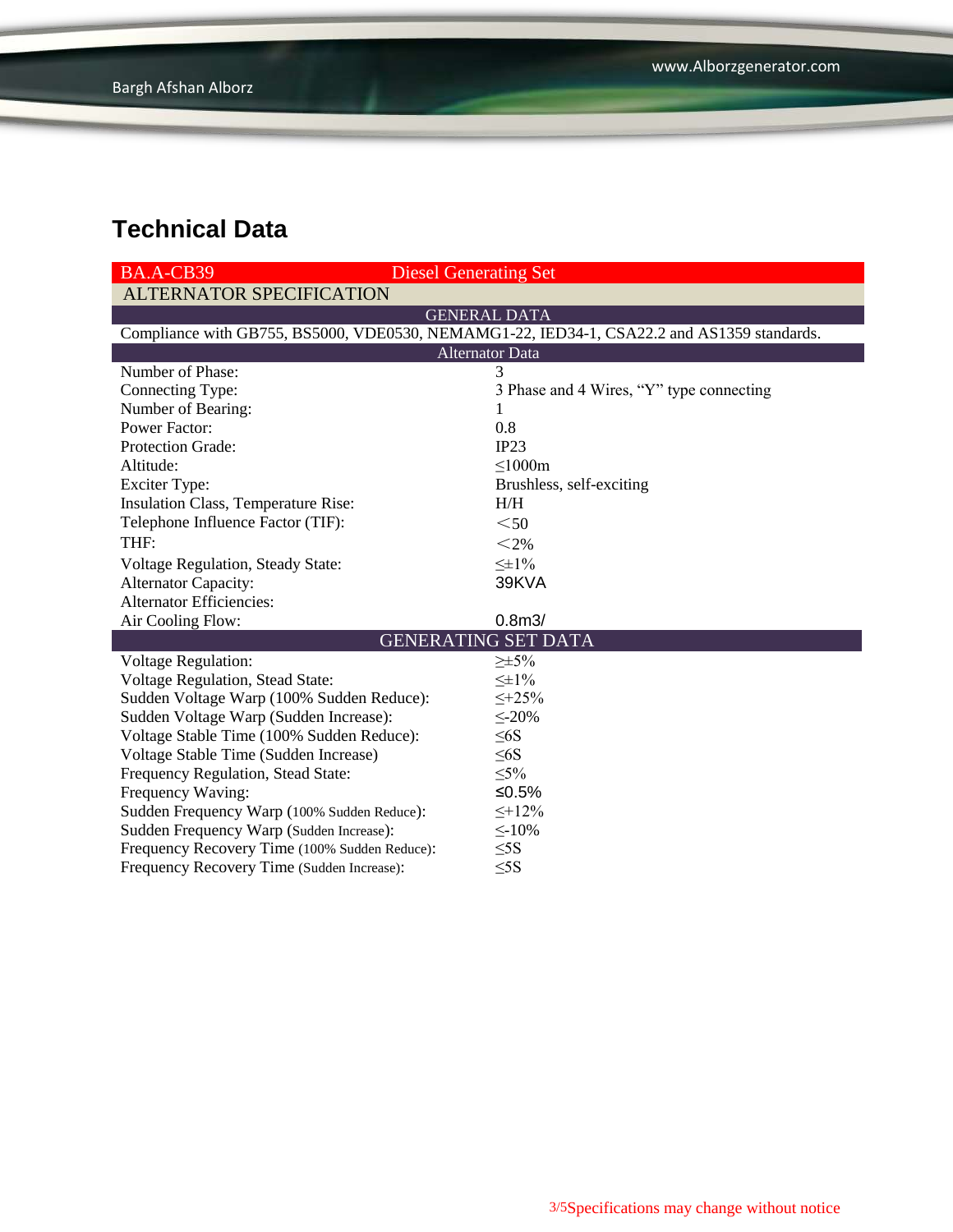www.Alborzgenerator.com

## **Technical Data**

| BA.A-CB39                                                    | <b>Diesel Generating Set</b>                               |                                                        |
|--------------------------------------------------------------|------------------------------------------------------------|--------------------------------------------------------|
| Options                                                      |                                                            |                                                        |
| Engine                                                       | Fuel System                                                | <b>Control System</b>                                  |
| Heater 2KW & 4KW                                             | Daily Fuel Tank                                            | Auto Control Panel                                     |
| Battery Charger 3.5A & 7A                                    | <b>Base Fuel Tank</b>                                      | Remote Control Panel                                   |
|                                                              | <b>Water Separator</b>                                     | <b>Auto Transfer Switch (ATS)</b>                      |
|                                                              | <b>Fuel Level Sensor</b>                                   | <b>Paralleling System</b>                              |
| <b>Anti-Condensation Heater</b><br>Drop CT (For Paralleling) | Rainproof Type<br>Soundproof Type<br><b>Container Type</b> | <b>Engine Parts Drawing List</b><br><b>Spare Parts</b> |
| Dimension & Weight                                           |                                                            |                                                        |
| <b>Standard Configuration</b><br>(Open Type)                 | With Base Fuel Tank                                        | Soundproof Type                                        |
| Overall Size: 1860 (mm)                                      |                                                            | Overall Size: 2500<br>(mm)                             |
| $*920$ (mm) $*1320$ (mm)<br>Weight: 680 kg                   |                                                            | *970 $(mm)$ *1570 $(mm)$<br>Weight: 1070 kg            |